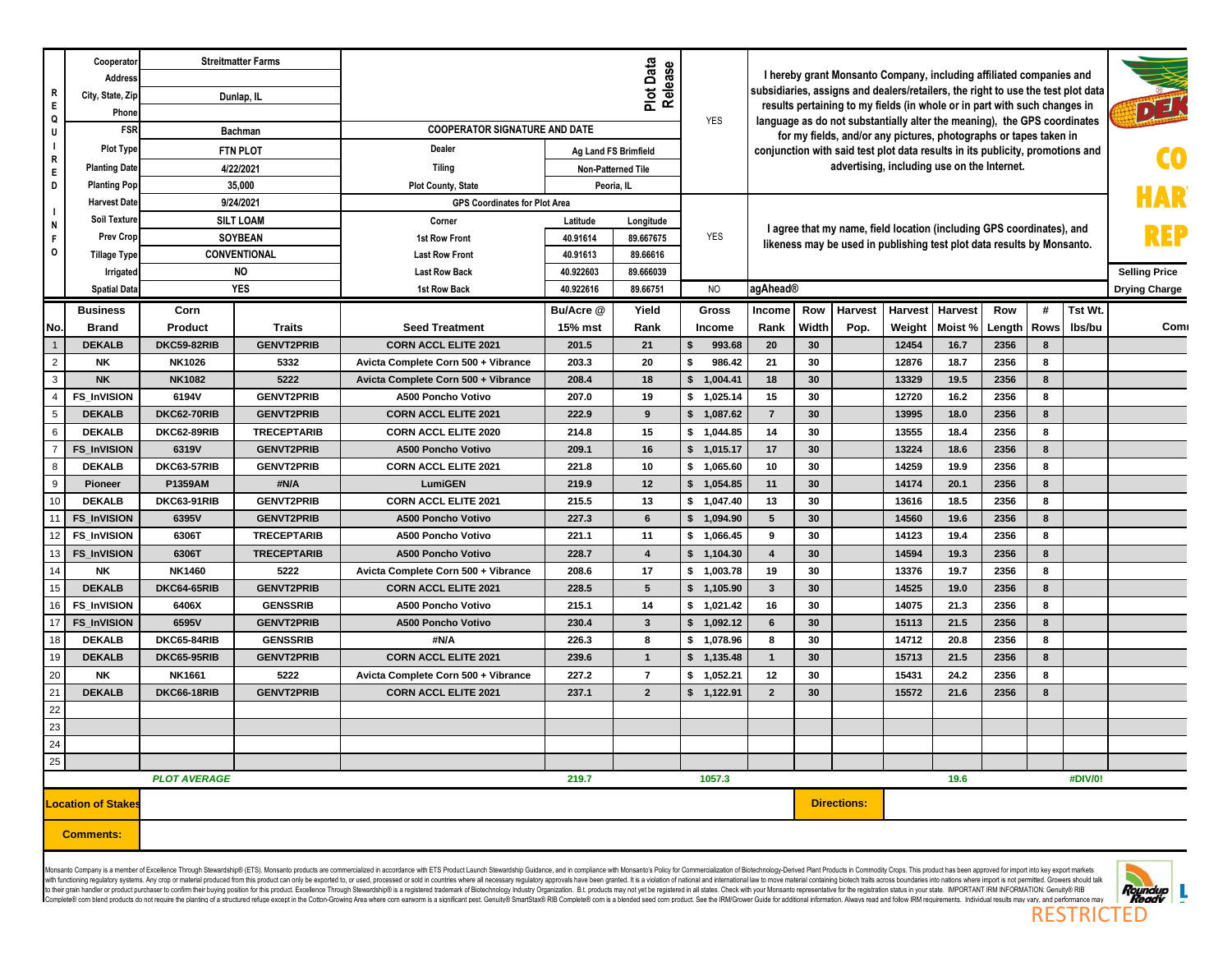|                      |                                                                                                                                                                                                                            |                |                      |                      |                                      | <b>Streitmatter Farms</b> | Cooperator           |
|----------------------|----------------------------------------------------------------------------------------------------------------------------------------------------------------------------------------------------------------------------|----------------|----------------------|----------------------|--------------------------------------|---------------------------|----------------------|
|                      | I hereby grant Monsanto Company, including affiliated companies and                                                                                                                                                        |                | Data                 |                      |                                      |                           | <b>Address</b>       |
|                      | subsidiaries, assigns and dealers/retailers, the right to use the test plot data                                                                                                                                           |                | Plot Data<br>Release |                      |                                      | Dunlap, IL                | City, State, Zip     |
| リョ                   | results pertaining to my fields (in whole or in part with such changes in<br>language as do not substantially alter the meaning), the GPS coordinates<br>for my fields, and/or any pictures, photographs or tapes taken in |                |                      |                      |                                      |                           | Phone                |
|                      |                                                                                                                                                                                                                            |                |                      |                      | <b>COOPERATOR SIGNATURE AND DATE</b> | Bachman                   | <b>FSR</b>           |
| d d                  | conjunction with said test plot data results in its publicity, promotions and                                                                                                                                              |                |                      | Ag Land FS Brimfield | Dealer                               | <b>FTN PLOT</b>           | <b>Plot Type</b>     |
|                      | advertising, including use on the Internet.                                                                                                                                                                                |                |                      | Non-Patterned Tile   | <b>Tiling</b>                        | 4/22/2021                 | <b>Planting Date</b> |
|                      |                                                                                                                                                                                                                            |                |                      | Peoria, IL           | <b>Plot County, State</b>            | 35,000                    | <b>Planting Pop</b>  |
| HAR                  |                                                                                                                                                                                                                            |                |                      |                      | <b>GPS Coordinates for Plot Area</b> | 9/24/2021                 | <b>Harvest Date</b>  |
|                      |                                                                                                                                                                                                                            |                | Longitude            | Latitude             | Corner                               | <b>SILT LOAM</b>          | <b>Soil Texture</b>  |
| REF                  | I agree that my name, field location (including GPS coordinates), and<br>likeness may be used in publishing test plot data results by Monsanto.                                                                            | <b>YES</b>     | 89.667675            | 40.91614             | 1st Row Front                        | <b>SOYBEAN</b>            | Prev Crop            |
|                      |                                                                                                                                                                                                                            |                | 89.66616             | 40.91613             | <b>Last Row Front</b>                | <b>CONVENTIONAL</b>       | <b>Tillage Type</b>  |
| <b>Selling Price</b> |                                                                                                                                                                                                                            |                | 89.666039            | 40.922603            | <b>Last Row Back</b>                 | <b>NO</b>                 | Irrigated            |
| <b>Drying Charge</b> | agAhead®                                                                                                                                                                                                                   | N <sub>O</sub> | 89.66751             | 40.922616            | 1st Row Back                         | <b>YES</b>                | <b>Spatial Data</b>  |

vary from bcation to location and from year tower. This result may not be an indicator of results you may obtain as local growing, soil and weather conditions may vary. Growers should evaluate data from multiple locations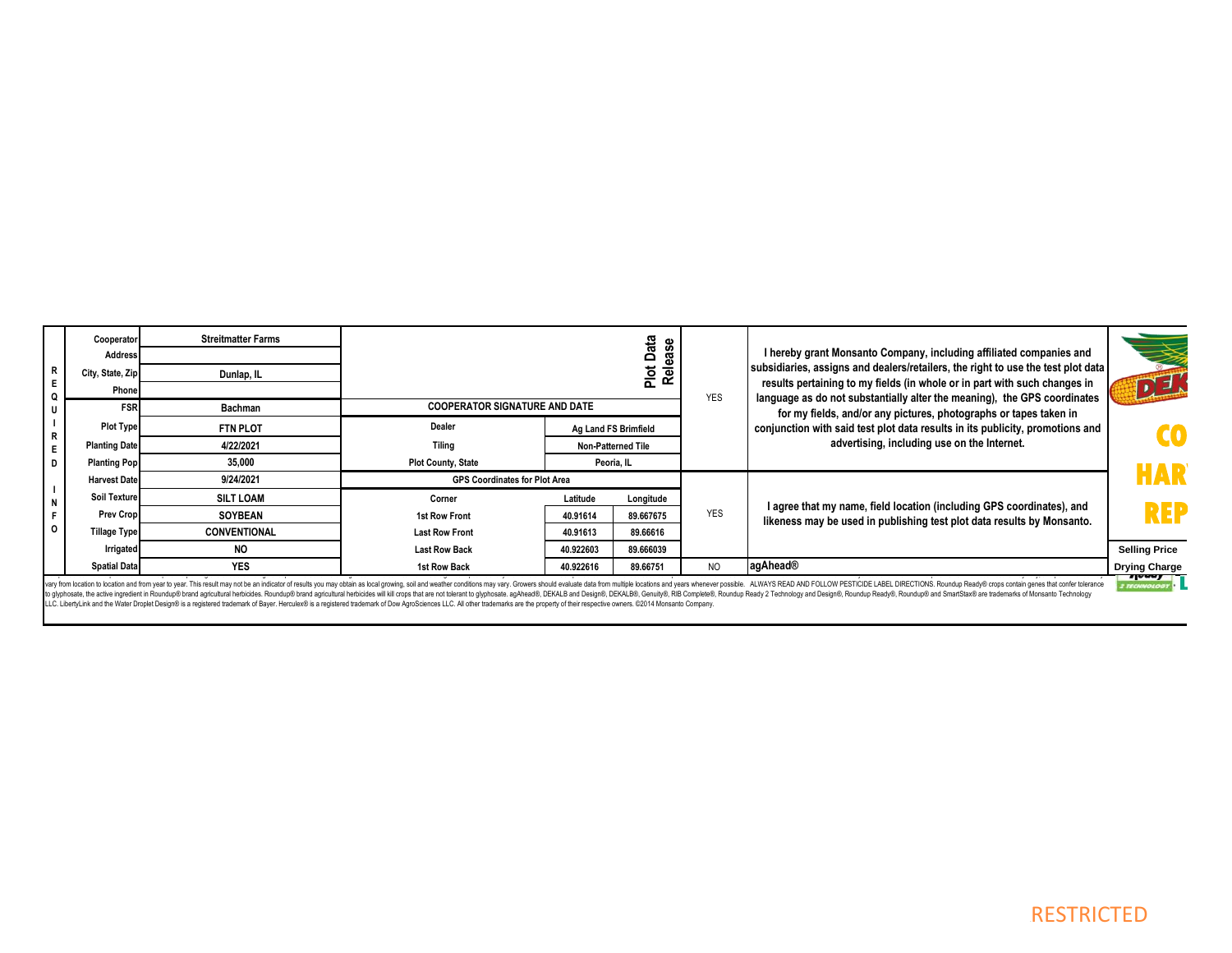